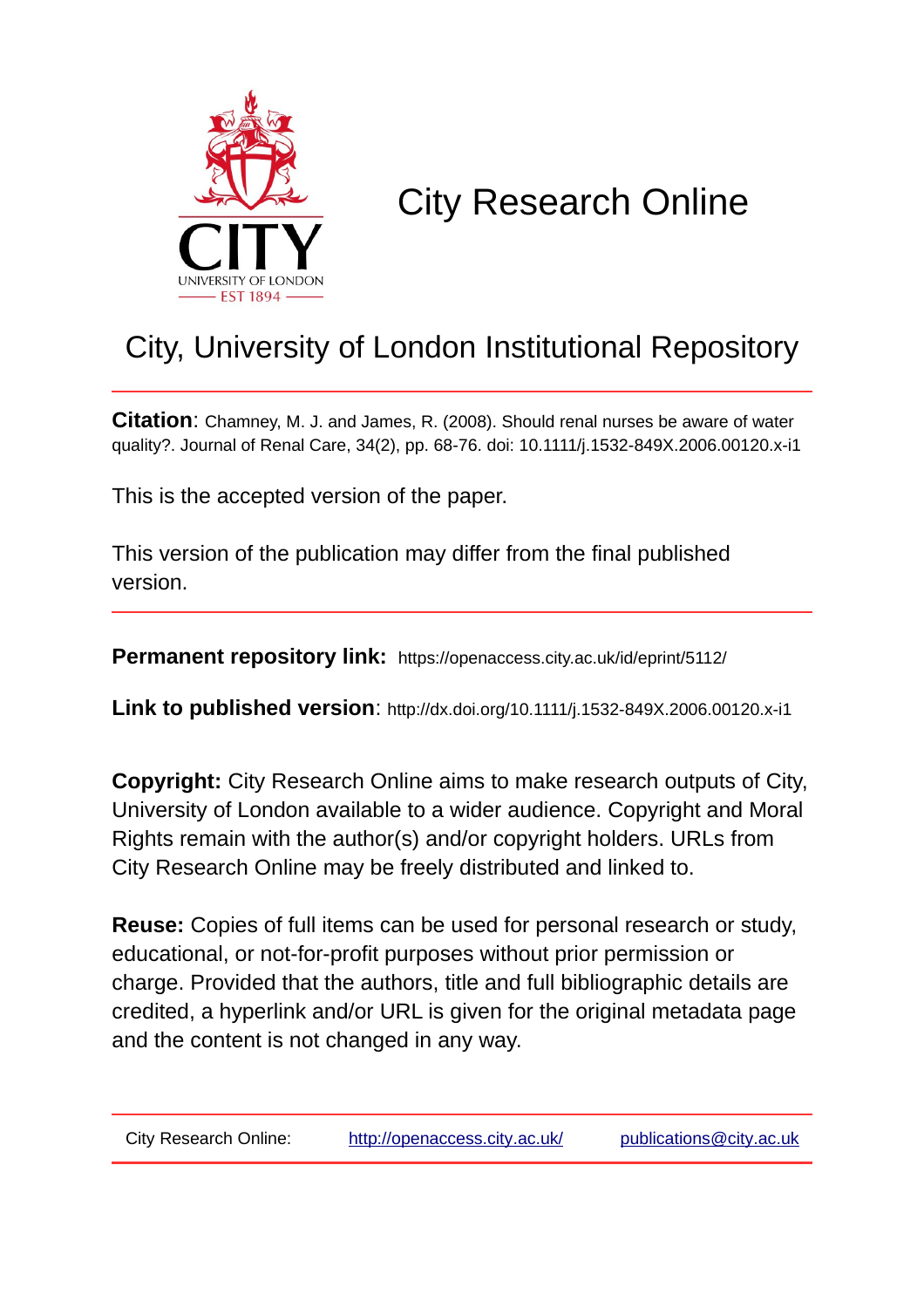#### **Should renal nurses be aware of water quality?**

#### **KEY WORDS**

Water, Osmosis, Quality, Testing, Biofilm Word count 3282

#### **ABSTRACT**

Although traditionally considered the domain of the renal technologist, many units do not have technicians or may only have part time access to one. In these cases, it often falls to nursing staff to ensure that patients are dialysed safely. However, water quality is an area in which some nurses do not feel confident. This article is aimed at providing information about the importance of appropriate water treatment, water testing and monitoring and the implications to the patient if the water is not checked appropriately in accordance with the guidelines.

#### **INTRODUCTION**

Water has an important function in the provision of haemodialysis. It is the major component of dialysis fluid and, if not of a high enough quality, can have a detrimental effect on patients undergoing haemodialysis therapy (Thomas 1997). Traditionally, the responsibility of the provision of water of suitable quality has been with the renal technologist. However, many dialysis units do not employ technologists, or have only limited access to their services. In these circumstances it falls to the nursing staff to undertake routine testing and monitoring of the water treatment system. However, water treatment technology and water quality is an area in which some nurses are not familiar. Although nurses may not be servicing the water treatment system, they are responsible for understanding all the clinical ramifications of water treatment for haemodialysis patient's (Amato 2001). This can increase the nurses' ability to provide treatment with added confidence and through this knowledge some factors appertaining to better treatments may be possible.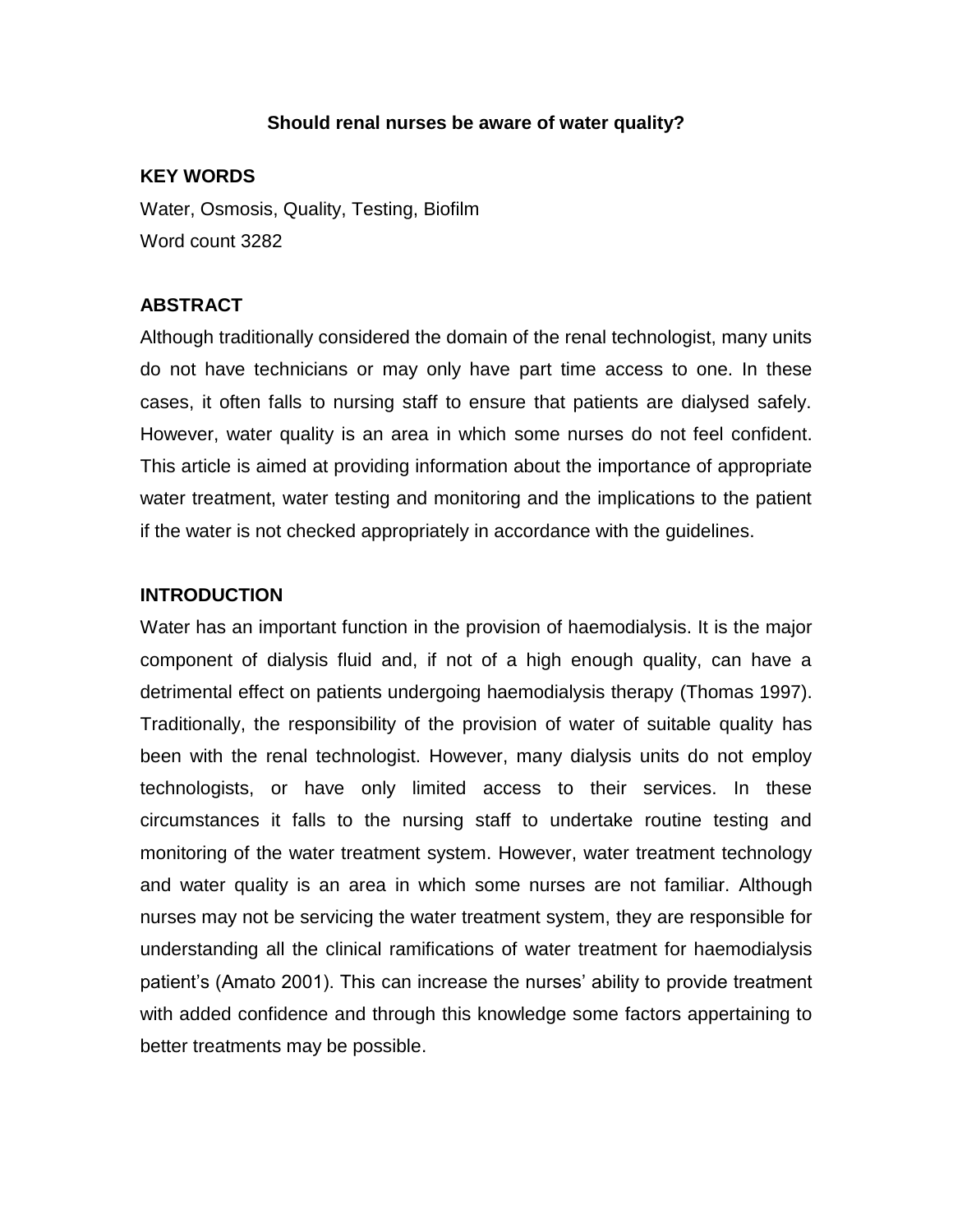Selecting the water treatment system most appropriate for the needs of the unit is important. A series of logical steps are required that identify the uses to which the purified water will be put; to arriving at a configuration for the final system. Knowledge in this area is not intended to make renal nurses into water treatment engineers. However, it should enable nurses to develop an understanding of the system, including the purification processes and their sequence in the system. Importantly an understanding of the testing and monitoring procedures is required to maintain quality standards.

#### **WATER SUPPLY - RISKS AND HAZARDS**

The provision and maintenance of water supplies which are free from pathogenic organisms is an important factor in the protection of public health. The recommendations of the World Health Organisation (WHO 1992) and European Commission (EC Council 1980) relating to potable water aim to provide water that is physically, bacteriologically and chemically safe to be used for drinking.

To achieve these standards, the water supplied to our homes undergoes several stages of treatment. This treatment often involves the addition of chemicals to facilitate the removal of suspended compounds and other constituents. In addition, chemicals are added as disinfection agents to control bacteriological contaminants. Whilst these standards usually ensure a safe drinking water supply, the average dialysis patient is exposed to more water in one year than the average person drinks in a lifetime, which means even low levels of bacteriological or chemical contaminants could represent a health risk (Anon 1996).

The medical literature contains reports of patient injury or death associated with inadequately treated or monitored dialysis water supplies (Perez-Garcia and Rodriquez-Benitez 2000). Dialysis nurses should be aware that patient reactions caused by chemicals or their residuals that may contaminate the dialysis water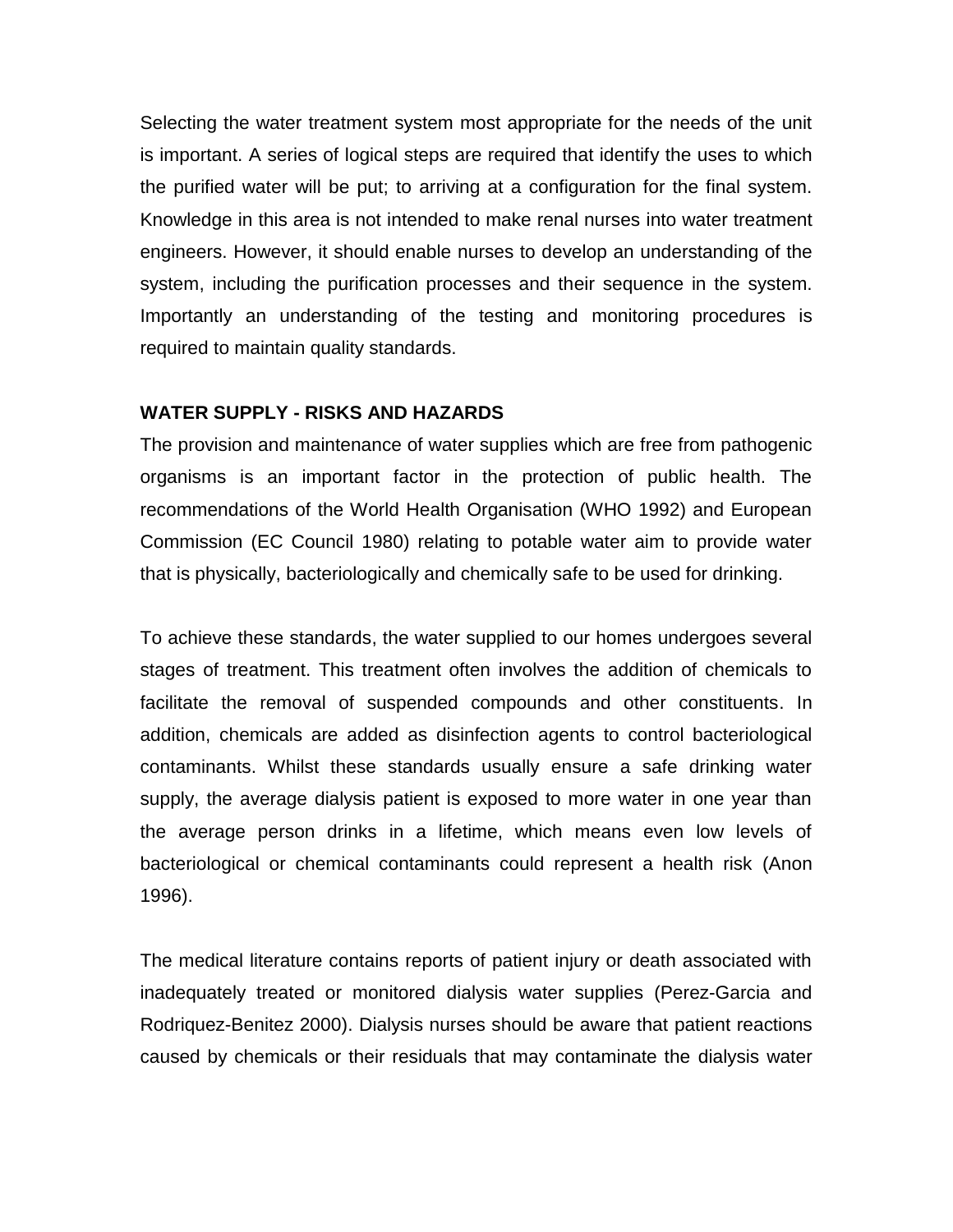exhibit a wide range of symptoms including headache, hypotension, osteoporosis, haemolysis, organ failure or even death (Thomas 1997).

With Because aluminium sulphate is used to treat municipal supplies, reports of severe bone disease and fatal dialysis encephalopathy have been associated with high levels of aluminium in the water supply (Platts, 1977; Ganzi, 1984; Serrano-Arias, 1995); Ismail, 1996). In 1993, 25 patients in southern Portugal died from severe encephalopathy linked to aluminium intoxication (Stragier 1994). Bone disease is a serious aspect of renal replacement therapy (RRT) and any measures which are able to prevent or delay this would be beneficial for the patient.

Chlorine and chloramines are used as bactericidal agents in public supplies and by the 1970's chlorine along with aluminium, fluoride and copper were noted to be toxic to haemodialysis patients (Henderson and Thuma 1998). Even low levels of these contaminants can cause dementia, osteomalacia, nausea and vomiting, so the water used to create dialysate needs to contain low levels of the contaminants (Alfrey, LeGendre and Kaehny 1976; Ward 2007). Contaminant exposure to blood can cause de-naturing of haemoglobin. In Madrid due to water treatment system failure 66 patients were affected by severe haemolysis with 15 requiring blood transfusions (Lorenzo et al 1996). In 1996 also, 60 haemodialysis patients died due to cyanobacteria (blue-green algae) in the water treatment supplies (Pouria et al 1998). Adverse effects related to chemical contaminants also result from nitrates, copper, calcium and potassium, fluoride and sodium azide (Arduino et al 1989).

#### **DIALYSIS WATER SYSTEM**

Water for haemodialysis requires additional treatment to remove contaminants that may be present in drinking water (Hoenich and Levin 2003). The typical water treatment system for dialysis will depend upon the quality of the incoming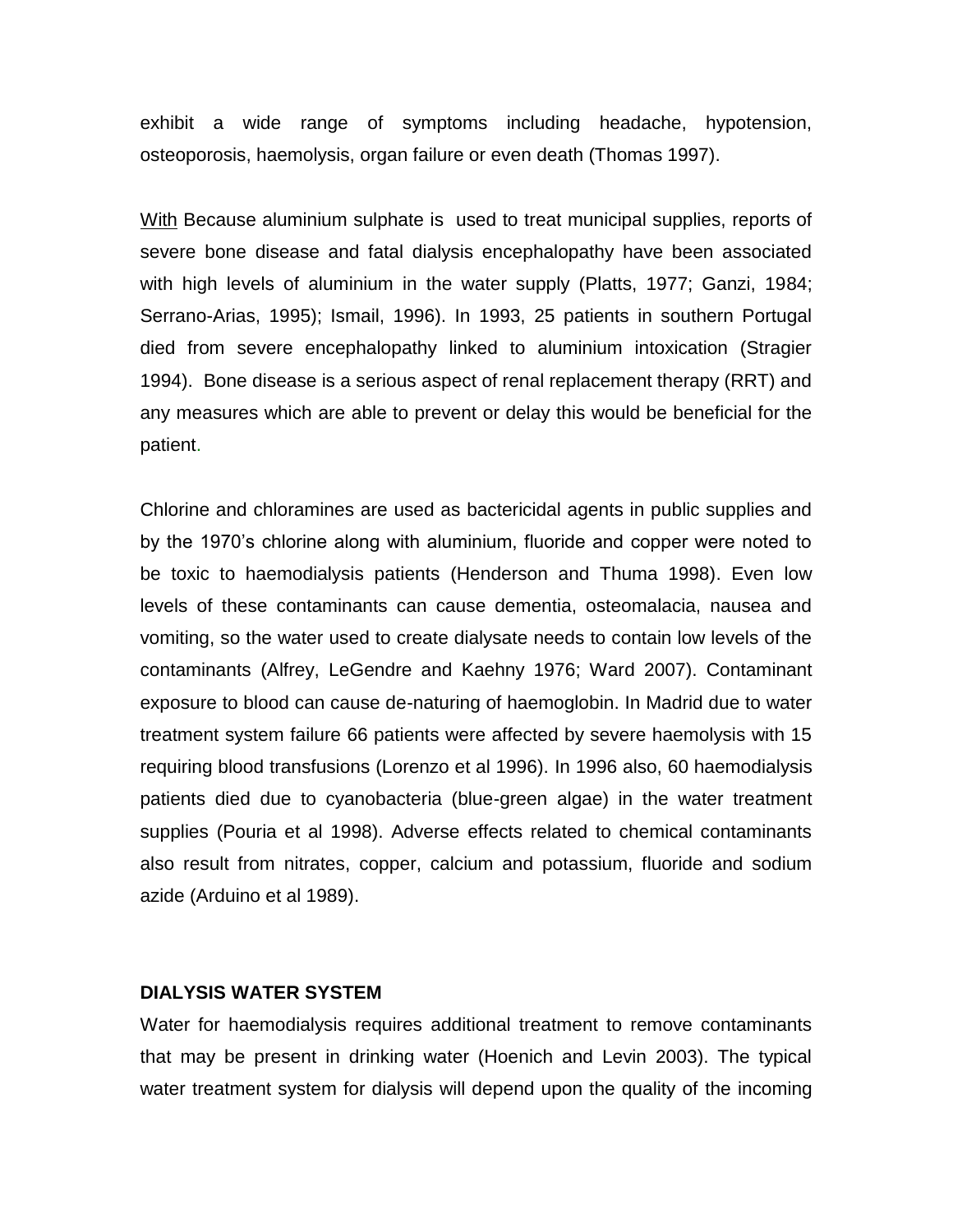supply. Different contaminants require different treatment processes for their removal. The desired end quality will have a bearing upon the design of the system, with higher quality necessitating further treatment processes.

#### **WATER QUALITY GUIDELINES**

Various bodies and associations, such as the Association for the Advancement of Medical Instrumentation (AAMI) and EDTNA/ERCA have produced standards and guidelines for haemodialysis systems which include water used to prepare dialysate. The AAMI standards have represented a worldwide reference since 1980 and have been recently updated (AAMI, 2001; 2004). In Europe most standards are defined by the European Pharmacopoeia (EP) (2001, 2002) or suggested by national guidelines.

All nurses should have access to these publications as this knowledge impacts on treatment outcomes. These publications state the permitted contaminant levels and additionally some applications impose additional water purity criteria. These additional criteria mainly relate to microbiological contamination and are necessary due to the developments in therapy that have taken place over the years.

Compliance with the general standard is adequate for water used in the preparation of dialysate with conventional low permeability membranes. The use of highly permeable membranes and ultrafiltration control systems may result in transfer of dissociated endotoxins and endotoxin fragments from dialysate to blood (Hoenich and Levin 2003). Therefore the water used to prepare dialysate for high-efficiency haemodialysis, needs to have a lower level of microbiological contamination than is suggested for general use as high flux membranes may have a higher absorption capacity for endotoxins than a low flux cellulosic membrane. On-line Haemodiafiltration (HDF) requires a higher standard as large volumes of infusate are infused directly into the blood supply.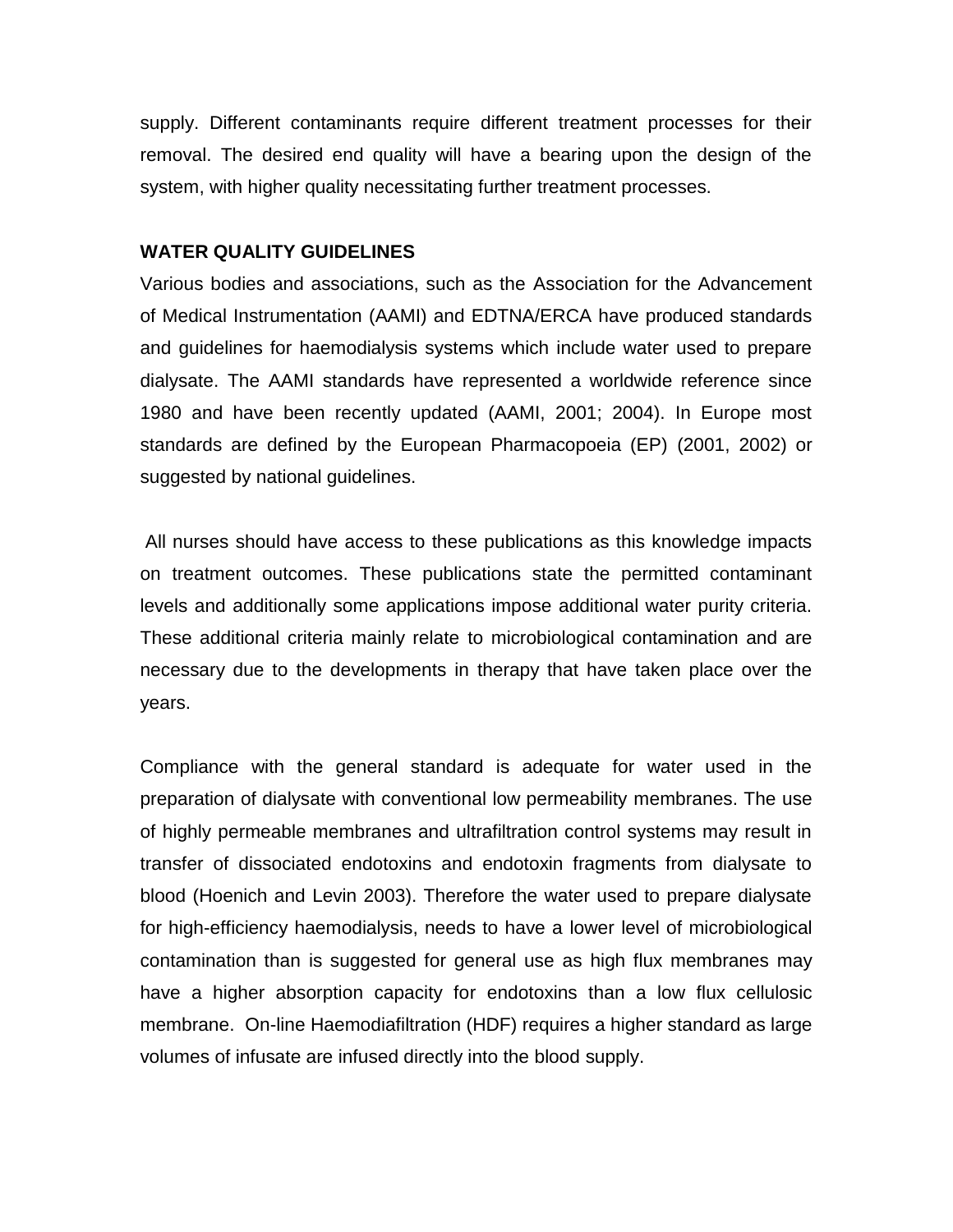#### **EVALUATING THE QUALITY OF THE WATER**

The public water supplier should be contacted to determine the characteristics and seasonal variations of water leaving the water treatment plant supplying the dialysis unit. Nurses need to be aware that the supply can vary widely by both region and nature of the water source. Due to seasonal variations and water treatment practices haemodialysis units need to be aware of this information and be advised by the water supplier of major changes in the supply quality or adverse incidents.

Ground water is usually less contaminated with organic substances, but may be high in ionic contaminants. Surface water can be contaminated with organic compounds, both naturally occurring as well as man-made pollutants. Ground water is generally less subject to seasonal variations than surface water. However suppliers may alternate between surface and ground water sources.

Public water suppliers generally use free chlorine or chloramines to suppress bacterial growth. Free chlorine or chloramines in the water supply to the haemodialysis facility must be removed because of their haemolytic effects and susceptibility of certain types of reverse osmosis membranes to damage by free chlorine (AAMI, 2004).

A number of clarification techniques are used, some which are detrimental to haemodialysis water quality and could have adverse effects on treatment outcomes. If the supplier uses ferric chloride flocculation, iron oxide may precipitate and pose a problem as a foulant. If the water treatment plant uses alum, the aluminium concentration of the water supply may be high enough to require extensive treatment to bring it to safe levels. Peak concentration data should be requested from the water supplier for contaminants listed in the standards.

#### **THE DIALYSIS WATER SYSTEM**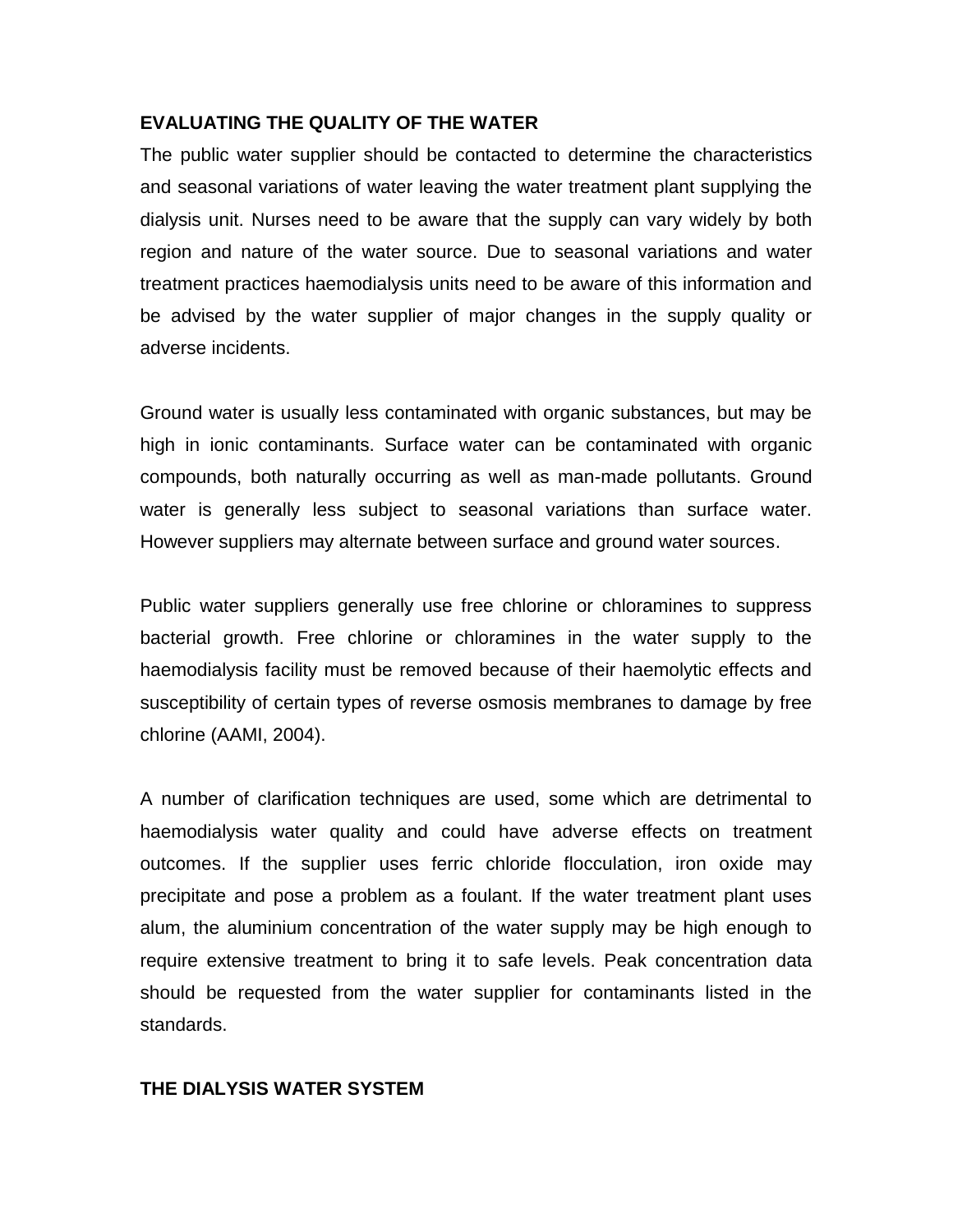Purified water for dialysis must meet the requirements for ionic and organic chemical purity and must be protected from microbial proliferation. It is usually prepared using drinking or potable water as feed water and purified using operations that may include ion-exchange, reverse osmosis, filtration, or other suitable procedures. Figure 1 is a basic water treatment system for dialysis use. The raw water tank provides a buffer from the supply and allows pressure booster pumps to be used to give a constant supply.

Outline of a basic dialysis water system



Figure 1: Basic Direct Feed water treatment system

#### **Filtration**

Filtration is generally achieved by what is basically an ultra-fine sieve capable of removing fluid borne particles larger than the pore size of the filter membrane. There are two general types of cartridge filter which are routinely used: 'depth filters' and 'membrane filters'. With depth type filters the water flows through the thick wall of the filter, where the particles are trapped throughout the media. The most important factor in determining effectiveness is the porosity throughout the media. Filters with a graded density, i.e. lower on the outside and increasingly higher toward the inside, have a higher dirt holding capacity than single density filters. The effect of grading is to trap larger particles toward the outside and finer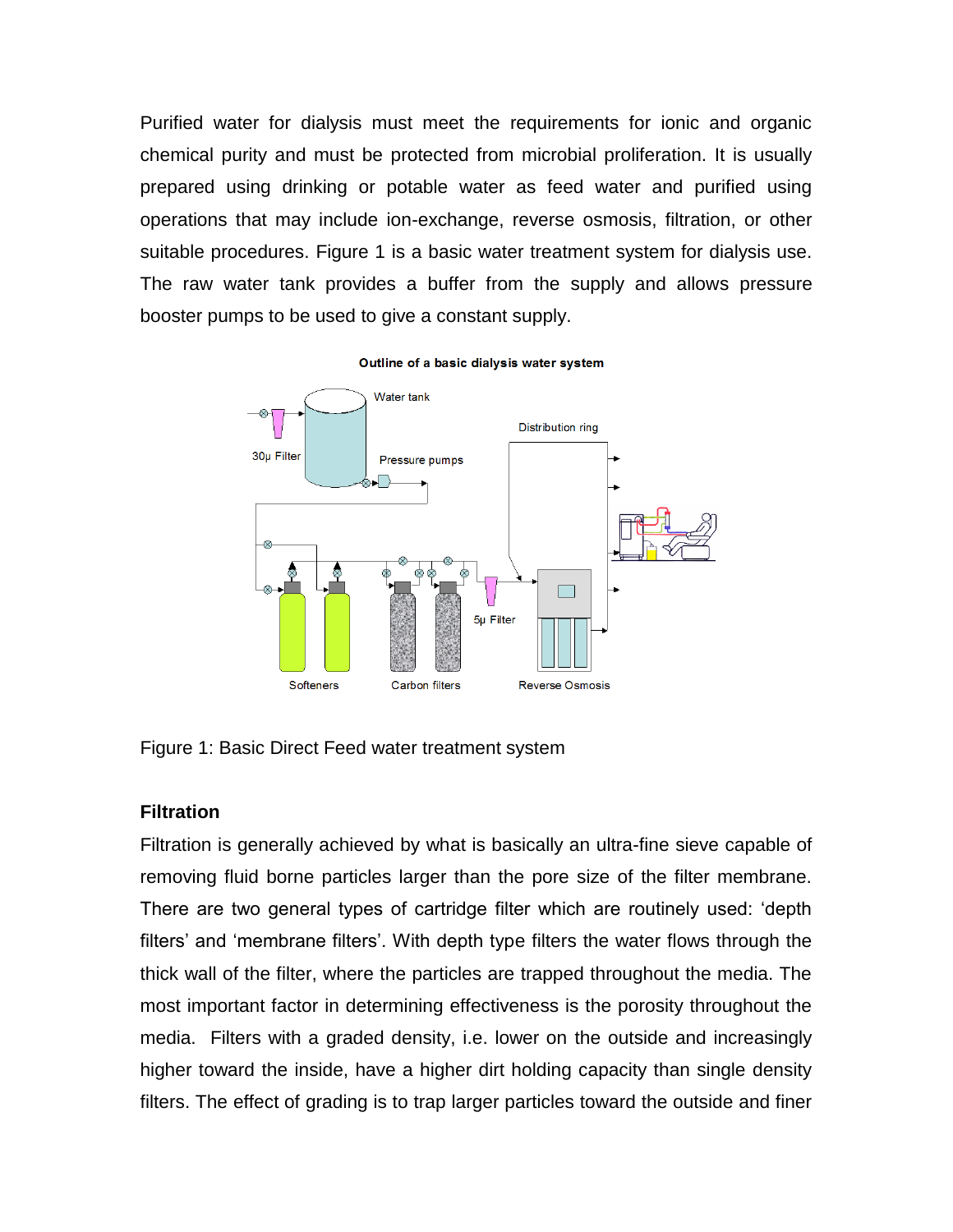particles toward the inside. This type of filter is usually employed as coarse filters (typical rating 5 - 30 micron) in the incoming water stream to remove larger particulate matter.

Absolute or membrane particle filters typically use a flat sheet media, membrane or specially treated non-woven material to trap the particles. The media is usually pleated to provide a larger surface area. These filters are usually positioned after all the pretreatment components and immediately before the RO pump and membranes. These are coarse filters to protect the RO and prevent fouling of softeners and carbon beds with larger bits of debris.

#### **Activated Carbon**

The main purpose of using activated carbon is to remove chlorine and chloramines from the water. The term 'activated' refers to the process by which the carbon is processed in order to enlarge its pore structure. Granular Activated Carbon (GAC) is commonly used. The ability of activated carbon to remove contaminants is determined not by its weight or volume, but its adsorption capacity. Carbon is often rated in terms of iodine numbers for absorbency, the higher the number, the more chlorine and chloramines will be adsorbed.

#### **Ion exchange**

Ion exchange can be defined as the reversible interchange of ions between a solution and an ion exchanging material. In water treatment, the principle of ion exchange is used to remove unwanted ionic impurities, and the main use to which ion exchange is put to is in the softening of water. This is achieved by passing hard water containing calcium and magnesium ions through a vessel containing an exchange resin of the sodium form. The calcium and magnesium ions are exchanged for sodium ions, and it is the sodium ions which give the water its 'softness'.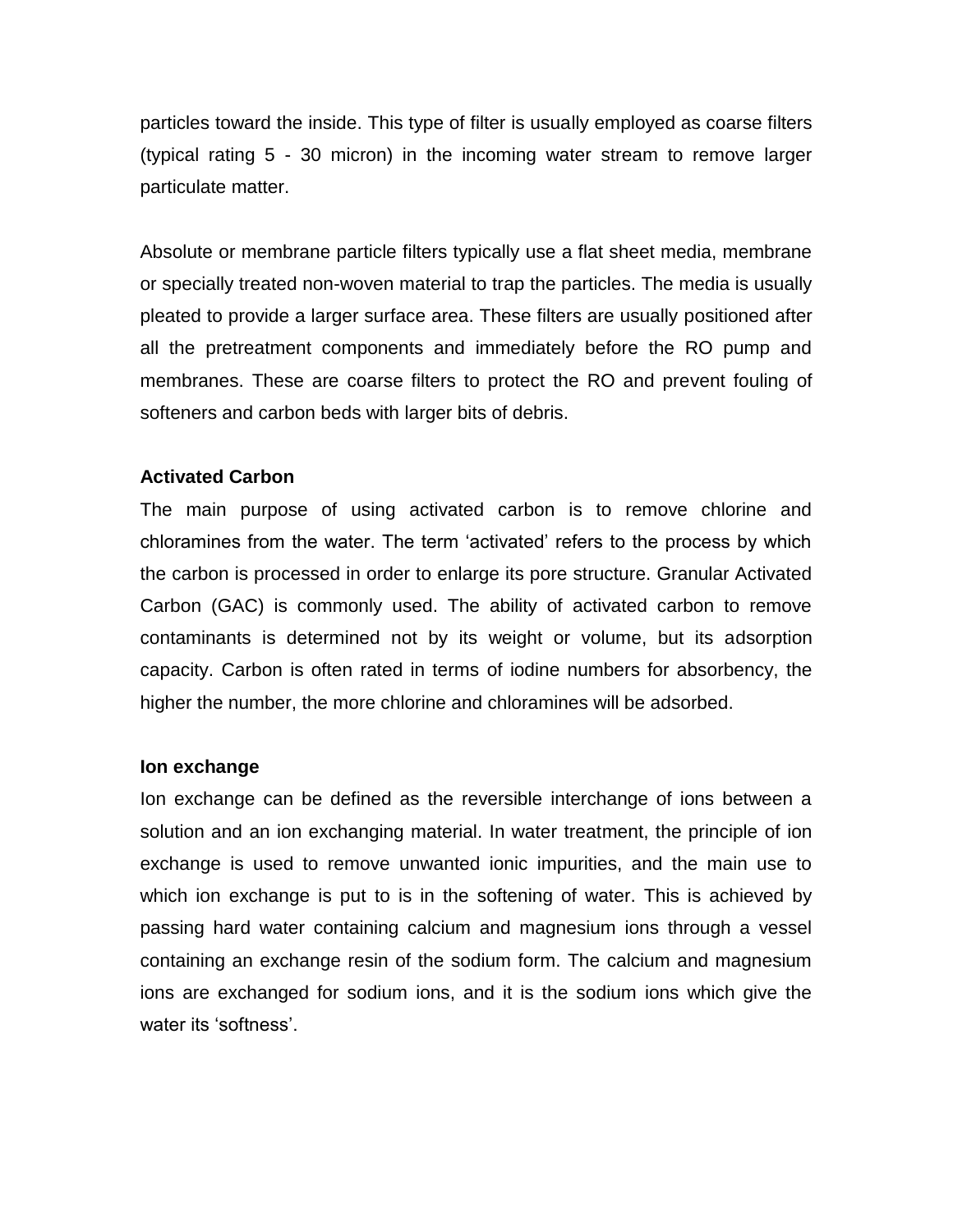The resin is ion specific so only calcium and magnesium ions are removed and replaced by sodium (Figure 2). Once all of the sodium ions have been exchanged, the softening process ceases. The resin then needs to be regenerated by flushing with a strong brine solution containing large amounts of sodium chloride, enabling the reverse exchange to occur. The calcium and magnesium are disposed of by flushing to drain.

### **Ion-Exchange Softening**



Figure 2. The ion exchange process

The point of exhaustion of the exchange resin will depend upon the levels of calcium and magnesium in the feedwater. The hardness of the feedwater is usually ascertained by testing and is often quoted in degrees of hardness or parts per million CaCO<sub>3</sub>. Most dialysis units have a water softener, incorporating a brine tank and control head that automatically executes the regeneration cycle. The water needs to be softened as the "harder" the water the more ionic impurities that will exist within the water supply system which can have negative effects on patient outcome. The calcium and magnesium salts may cause a scale to form on the reverse osmosis membrane if they are not removed before the water enters the reverse osmosis unit. Basically the majority of pre-RO water treatment is to protect the membrane of the RO, the exception being the carbon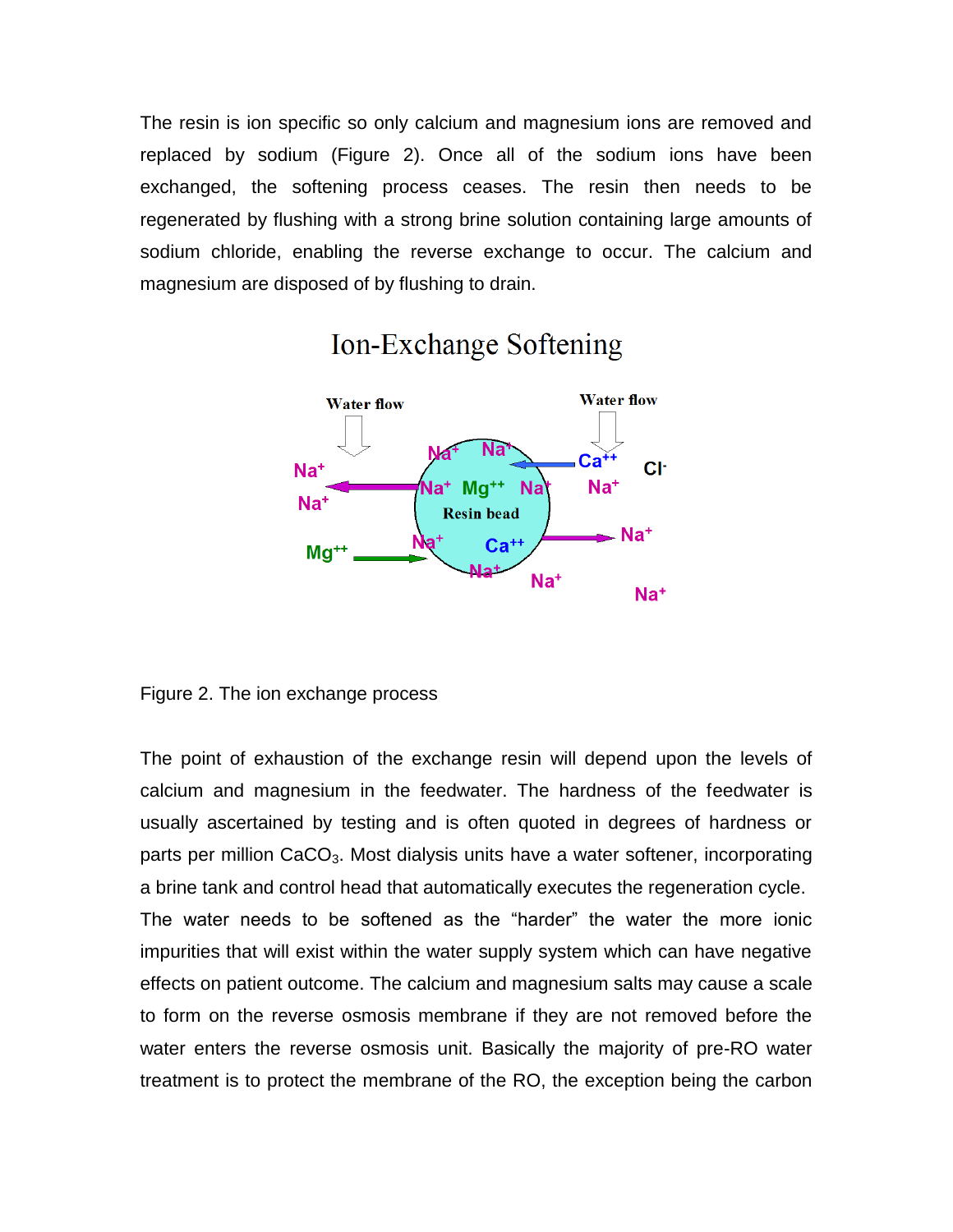filters for removing chlorine. This knowledge has significance for treatment outcomes.

#### **Reverse Osmosis**

Reverse osmosis was originally developed for removal of inorganic salts. It involves the transport of water through a membrane which acts as barrier to the constituents to be removed from solution. Water is forced across a semipermeable membrane at high pressure to filter the water and rejects approximately 90-95% of ionic and non-ionic impurities as well as microbiological contaminants (Thomas 1997; Al-Khader and Al-Jondeby 2002).

Reverse osmosis will generally remove any molecular compounds smaller in size than water molecules. Such compounds include salt, manganese, iron, fluoride, lead, and calcium (Binnie et al, 2002). To achieve this, feed water under pressure is pumped into a module containing a semi-permeable membrane. Provided the applied pressure exceeds the natural osmotic pressure of the impure water, a proportion of the feed will pass through the membrane, which rejects most of the contaminants, to form the "permeate." The contaminants accumulate in the residual "concentrate" stream, which is discharged to drain.

Thin-film composite RO membranes can remove up to 99.5% of the inorganic ions from the feed water, together with virtually all the colloids, micro organisms, pyrogens, and other organic macromolecules. Thus, water purified by reverse osmosis will be essentially free from endotoxins and from inorganic toxins, such as aluminium, irrespective of their chemical form (Cross, 1997). RO membrane performance is measured by percent rejection. Final product water quality is measured by either conductivity in micro-siemens/cm (µS/cm) or total dissolved solids (TDS) displayed as mg/L or parts per million (PPM). The RO membrane removes contaminants that would otherwise cause a potential health risk to the patient. Renal patients are already immunocompromised to some degree and are therefore at more risk of infections, which can lead to an increase in mortality. Any aspect of their RRT care that increases their infection risk needs to be dealt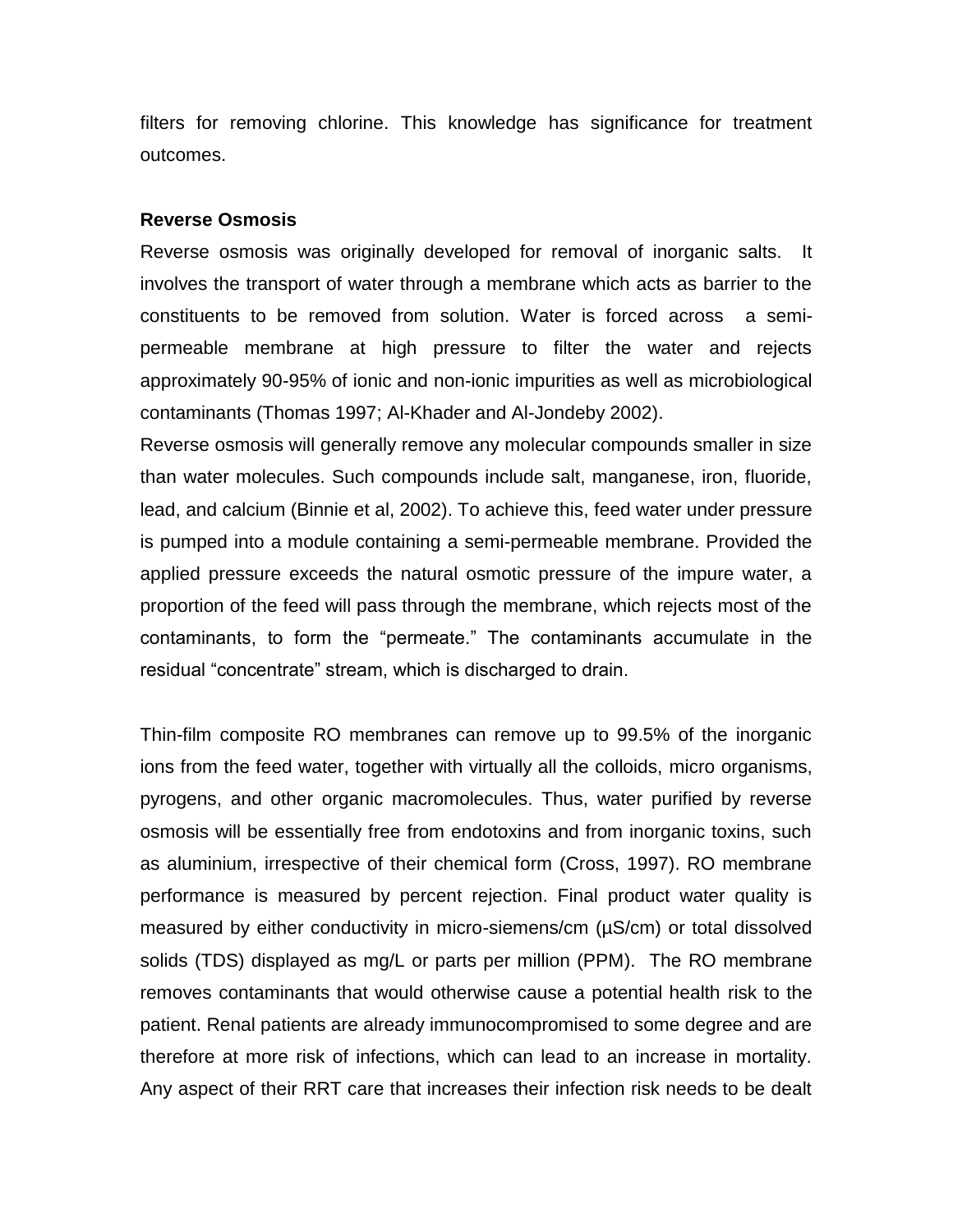with effectively, this demonstrates again that nursing knowledge with regards to water quality is important.

#### **Distribution pipe work**

The final element in the system is the distribution pipe work, which design should minimises dead space and be assembled from non-toxic materials and able to be disinfected regularly by a suitable method. The distribution pipe work is usually constructed in a loop, allowing surplus water to be returned to the input side of the RO and the dialysis machine connection points are designed to have minimum dead space. As water treatment systems are susceptible to microbial contaminations, periodical disinfection is mandatory to obtain levels expected by international water quality standards (Cappelli et al 2006).

Developments in materials and design of the distribution system allow different disinfection methods. Nurses may be unaware that the level of microbiological contamination can increase due to biofilm being present in the water system. Bacterial fragments from the biofilm can cross the dialysis membrane and simulate an inflammatory patient response, which has been implicated in the mortality and morbidity of haemodialysis patients (Hoenich and Levin 2003).

#### **MONITORING THE HAEMODIALYSIS WATER QUALITY**

Numerous guidelines can be followed and most concur on the majority of issues. Routine testing should form part of unit policy and the frequency of testing should not be less than monthly, and be sufficiently frequent to detect trends. Guidelines suggest samples for microbiological and endotoxin analysis should be taken from the water treatment outlet plant and points expected to have the highest bacterial load, normally where the flow is at its lowest. (EDTNA/ERCA, 2002) Samples should be taken from the machine connection points as these can harbour bacteria that are not detected at other sample points, potentially leading to a false impression of quality (James, 2006). Current guidelines also suggest that samples for microbiological analysis should be cultured using a low nutrient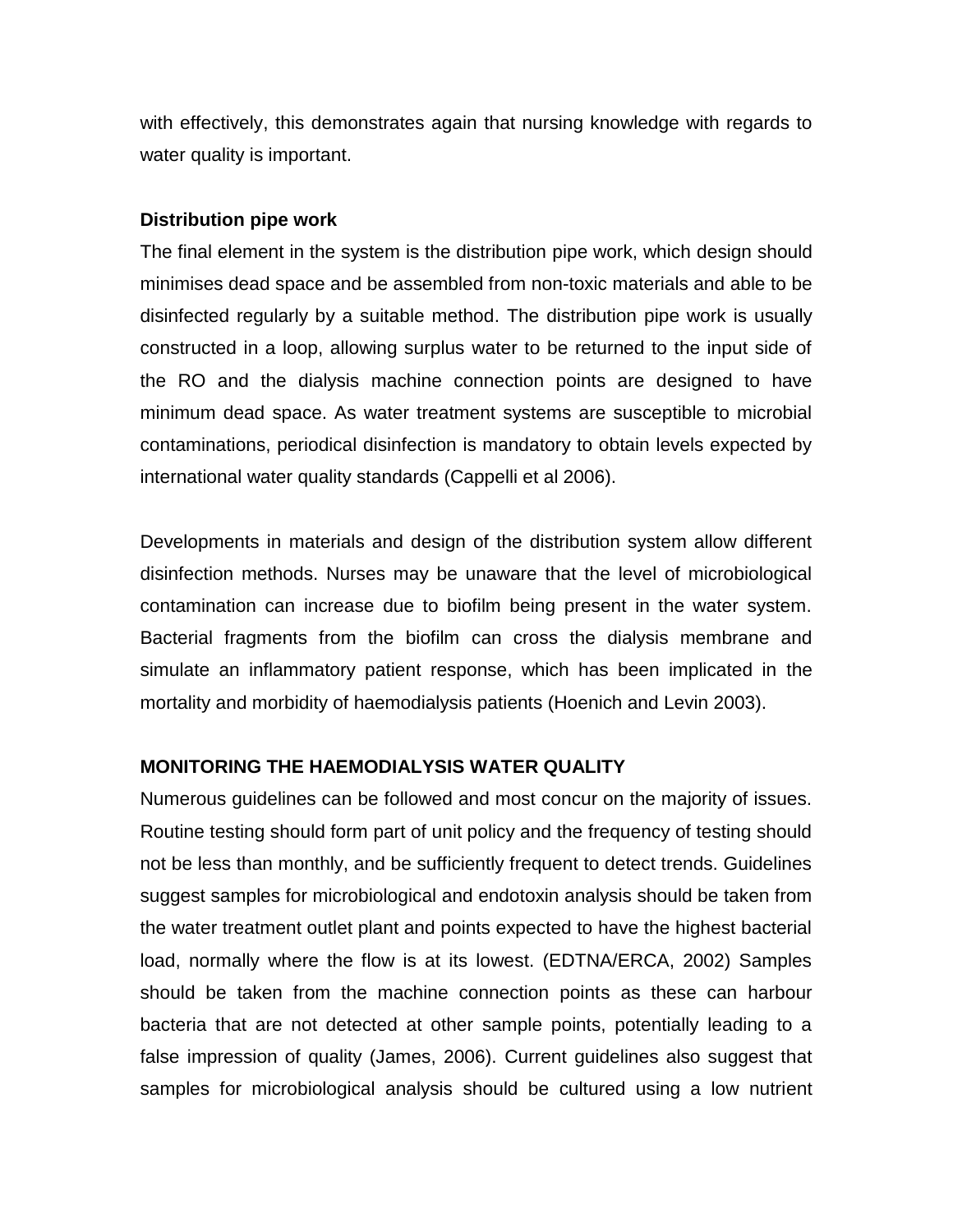media but vary in recommending temperature and time. A commonly accepted method of culturing samples is at 22°C for 7 days (ERA-ERCA, EDTNA-ERCA), and provides for a greater recovery rate than at other temperatures and times (James, 2007).

Endotoxin analysis is usually carried out using the Limulus Amoebocyte Lysate (LAL) assay.



Testing for bacteria using 1ml spread plates

Figure 3 Cell culture plates.

Routine monitoring of the feed water and permeate is the best way to ensure a water system is operating under optimal conditions. Variables such as hardness levels, chlorine, conductivity, flow rates and operating pressures should be monitored. These can effect treatment outcomes thus could endanger the person undergoing treatment

Each renal unit should have a designated person, whether this is the technician, nurse or patient in the case of home haemodialysis who is responsible for developing a monitoring plan, including testing frequency, to keep the microbial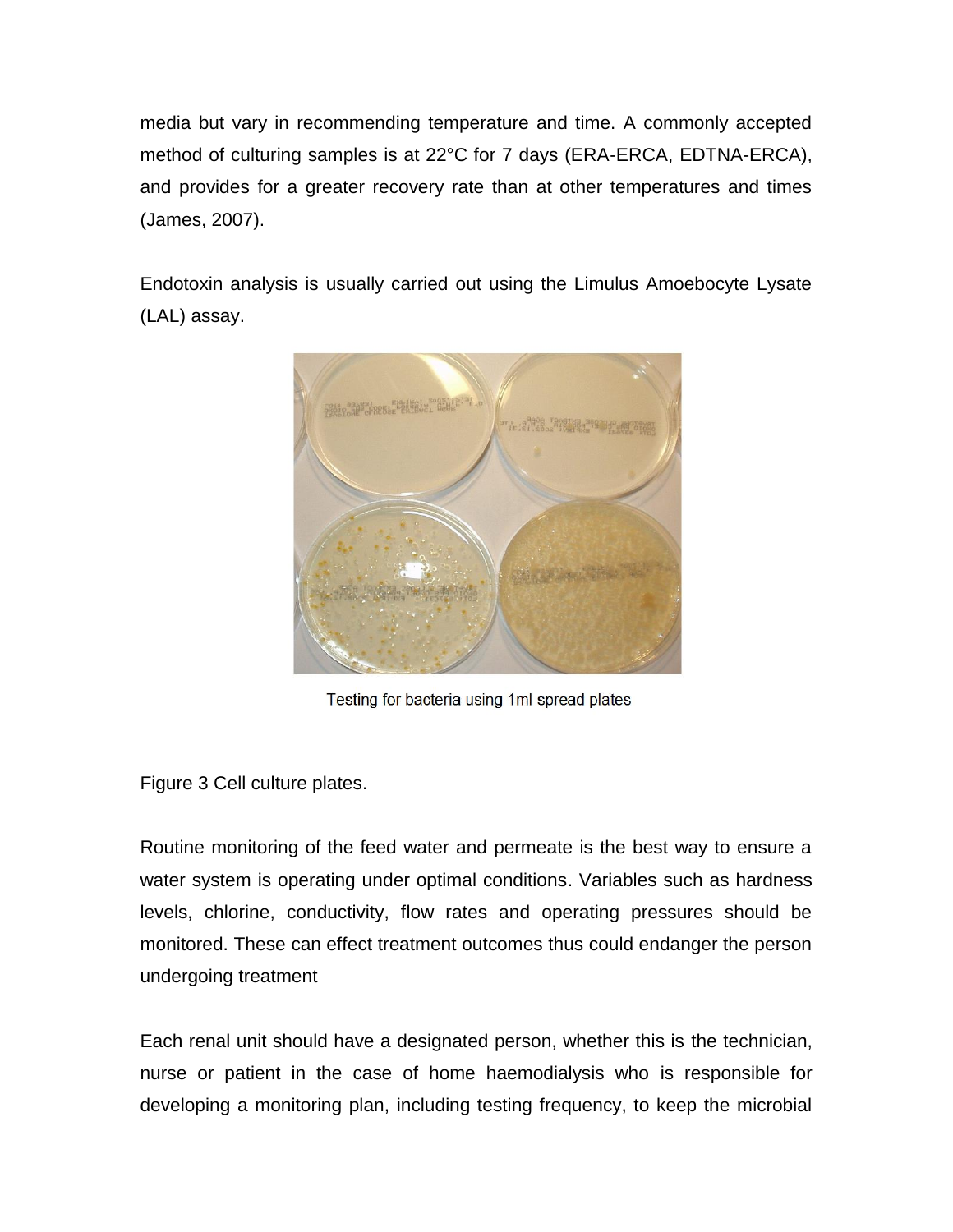and endotoxin levels within the standard. Operational data should be recorded frequently, and can be used to spot trends in operating conditions and alert to impending maintenance issues such as membrane replacement or cleaning. It is important that the nurse manager is involved in this process so that he/she is aware of any potential issues as soon as is possible.

#### **Chemical Testing**

A hardness test using an ethylenediaminetetracetic acid (EDTA) titration test, or dip and read test strips on the effluent softened water should be done at least once at the end of the day and recorded (AAMI, 2004). Testing at the end of the day proves the softener performed adequately all day in removing hardness. The salt level in the brine tank should be inspected daily and be at least half-full with salt (AAMI, 2004). It is recommended to test for total chlorine which identifies both free chlorine and chloramines, and never free chlorine alone, in order to protect the patients from injury. In some units the renal technician has responsibility for this, yet it is within the role of a nurse to ensure patient safety prior to RRT and this part of the routine testing, so, by definition nurses should be doing the monitoring when no technician is available. This role could be designated to one nurse per shift or day to ensure that the water is tested to ensure that it is softened and that there is an appropriate amount of salt available in the brine tank (if this type of tank is used). Again this is another nursing role that cannot be over looked and someone whether it is a nurse or technician needs to be allocated this role to ensure stability.

With a standard DPD (N, N-diethyl-p-phenylenediamine) test, the difference between the "free" chlorine and "total chlorine" is considered the chloramine content, since there is no test that isolates chloramine. When total chlorine tests are used as a single analysis (e.g., test strips), the maximum level for both chlorine and chloramine should not exceed 0.1 mg/L. Since there is no distinction between chlorine and chloramine, this safely assumes that all chlorine present is chloramine. An AAMI chemical analysis (see Table 1) or equivalent should be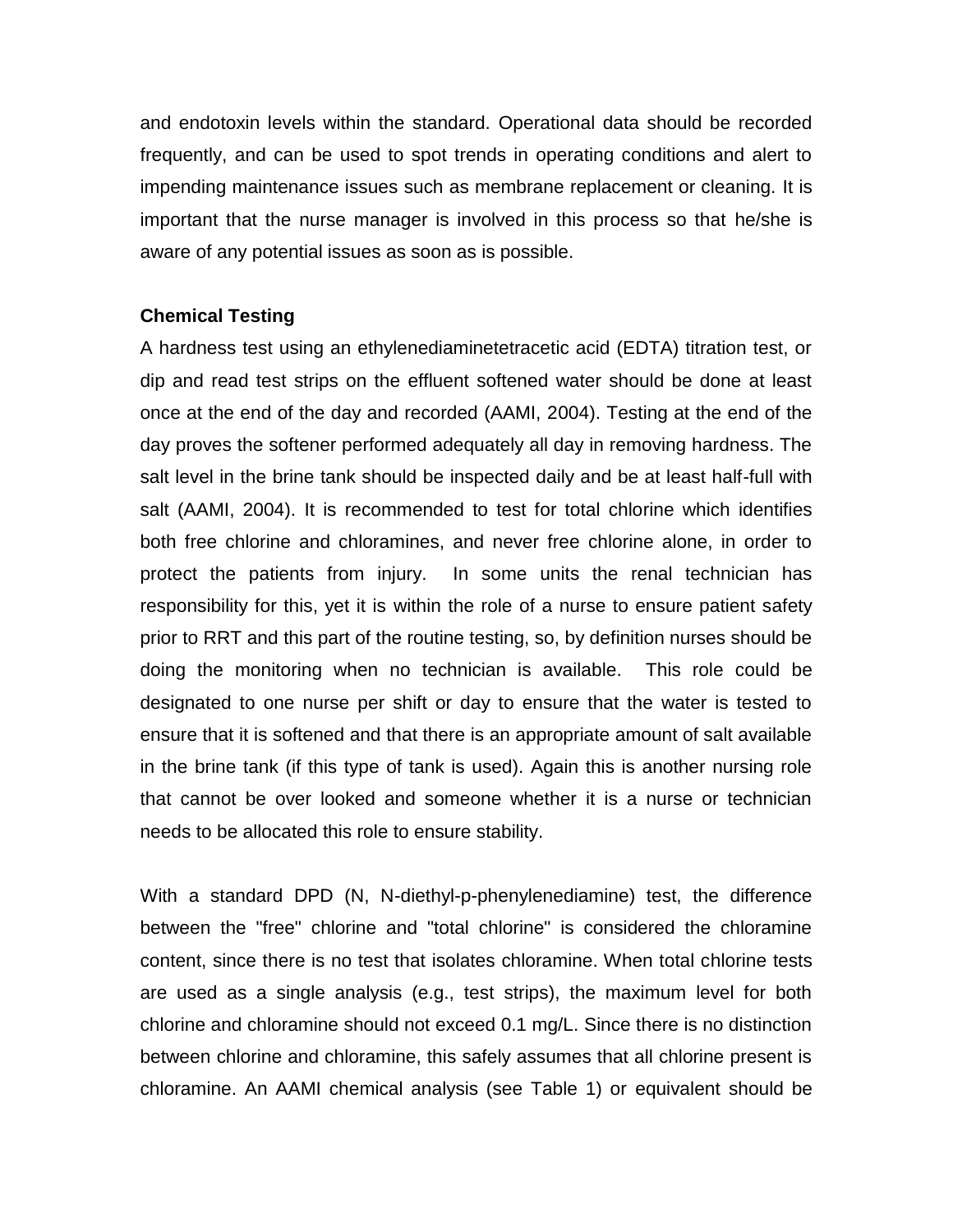carried out at least once a year to validate contaminant removal by the water treatment system.

#### **Microbiological Testing**

The establishment of quantitative microbiological water guidelines for dialysis purposes is necessary because guidelines help establish procedures to be implemented in the event that significant excursions beyond these limits occur. The purpose of establishing any action limit or level is to assure that the water system is under control. The AAMI recommendation for bacteria is less than 200 CFU/ml for all water used in dialysis, including the water in the distribution system, with an action level of 50 CFU/ml. If 50 CFU/ml is reported, then action should be taken to disinfect the RO and/or loop and re-sample. For endotoxins, the AAMI recommendation is less than 2.0 IU/ml with an action level of 1.0 IU/ml. The European recommendations are more stringent. The EP suggests a limit of 100 CFU/ml for bacteria and 0.25 IU/ml for endotoxins, with an action level of 25 CFU/ml. Although none is given, an action level of 0.125 IU/ml would seem prudent.

Nurses and other dialysis professionals should understand the above-mentioned bacteria testing measures may underestimate the bacterial burden in the water system due to the nature of biofilm (AAMI, 2001). The required testing methods may not show all organisms that can grow in the system because testing measures for planktonic (free-floating) bacteria and not sessile (attached) bacteria. Since most currently recommended microbiological techniques available require at least 5 days to obtain definitive results, the water from which the sample was taken has already been used. Therefore, it is highly recommended to disinfect routinely and not just when unacceptable microbial samples dictate. Where systems have a large amount of downtime (system off) or poor flow through the system, biofilm can be present even with samples indicating no growth. If the standards are not achieved, then microbiological contamination can occur in the dialysate due to biofilm being present in the water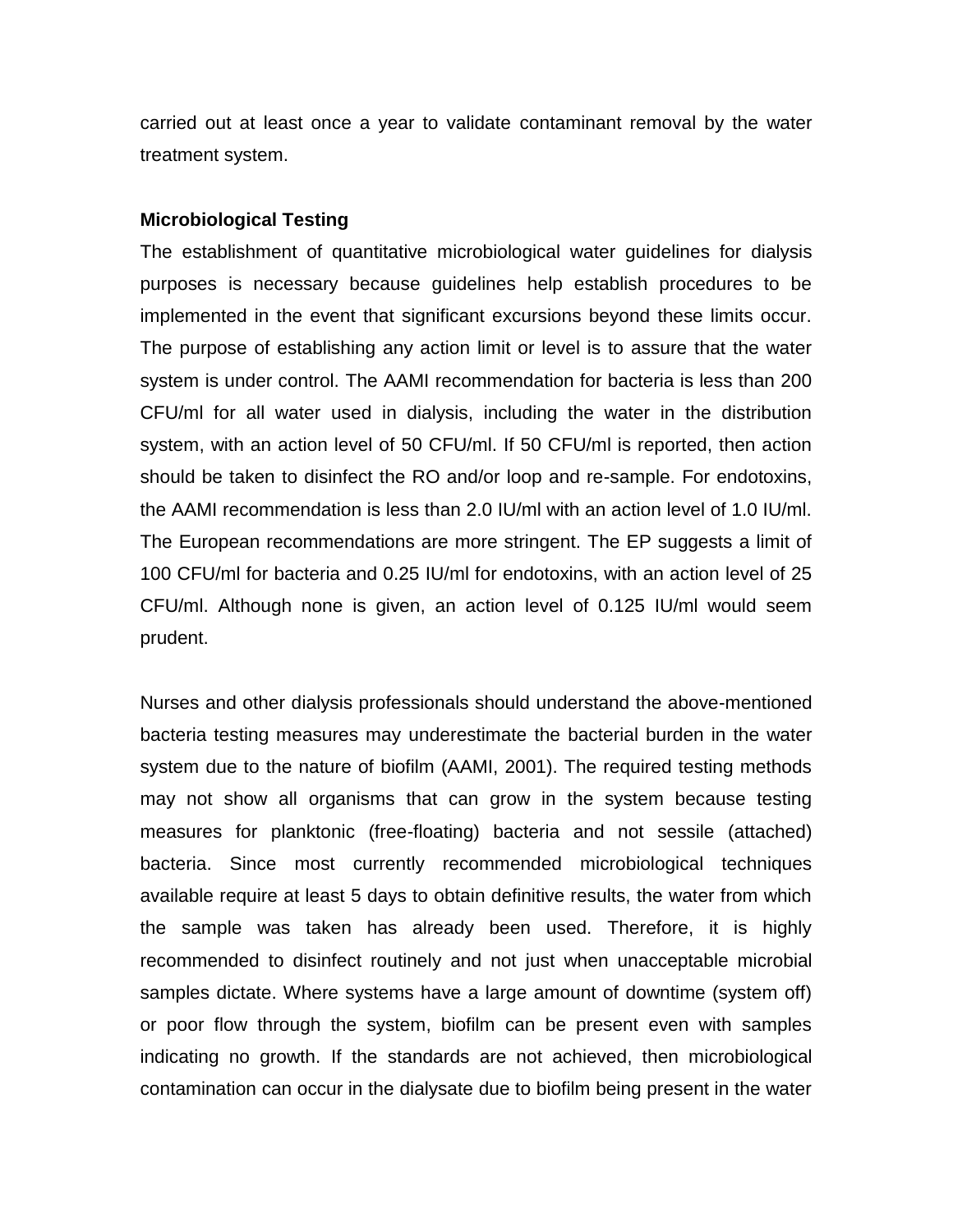distribution network or dialysis machine. Bacterial fragments that are produced due to this can cross the dialysis membrane and stimulate an inflammatory patient response (Hoenich and Levin, 2003). Biofilm is the cause of chronic, sub clinical inflammation due to repeated macrophage stimulation (Cappelli, Tetta and Canaud, 2005).

#### **DIALYSIS FLUID and ULTRAPURE DIALYSIS FLUID**

Dialysis fluid is a solution intended to exchange solutes and/or water with blood during haemodialysis or haemodiafiltration (definition from IEC 60601-2-16 2.107). Dialysis fluid is generally made up of three components – water, 'A' concentrate and 'B' concentrate. The water originates as drinking water but via several processes becomes usable for haemodialysis (Hoenich, Ronco and Levin, 2006). The 'A' concentrate contains some acid in the form of acetate, which is why it is sometimes referred to as the 'acid bath'. "B" is the bicarbonate concentrate and it is the dilution of the 'A' and 'B' concentrates in water that gives the conductivity of the dialysis fluid. Bicarbonate is the body's major buffer and as such is required in the dialysis fluid to help resolve the acidosis from which the RRT patient suffers.

With the increasing use of high flux dialysers, there is increased risk of backfiltration and so the fluid used in therapy needs to have stricter levels of acceptable microbes as contamination can lead to septicaemia, headache or malnutrition. High flux dialysers are more porous than lo flux membranes and can facilitate the passage of specific organisms – endotoxins, aluminium and water borne bacteria - into the blood stream (Al-Khader and Al-Jondeby 2002)..

Ultrapure water still has the same mechanisms for water treatment as for usual dialysis water, but additionally passes through other filters which ensure that no bacteria or bacterial toxins occur in the dialysis fluid. This is imperative with online haemodiafiltration as the filtered dialysate is infused into the patient's blood stream (Brunet and Berland 2000). The presence of even small amounts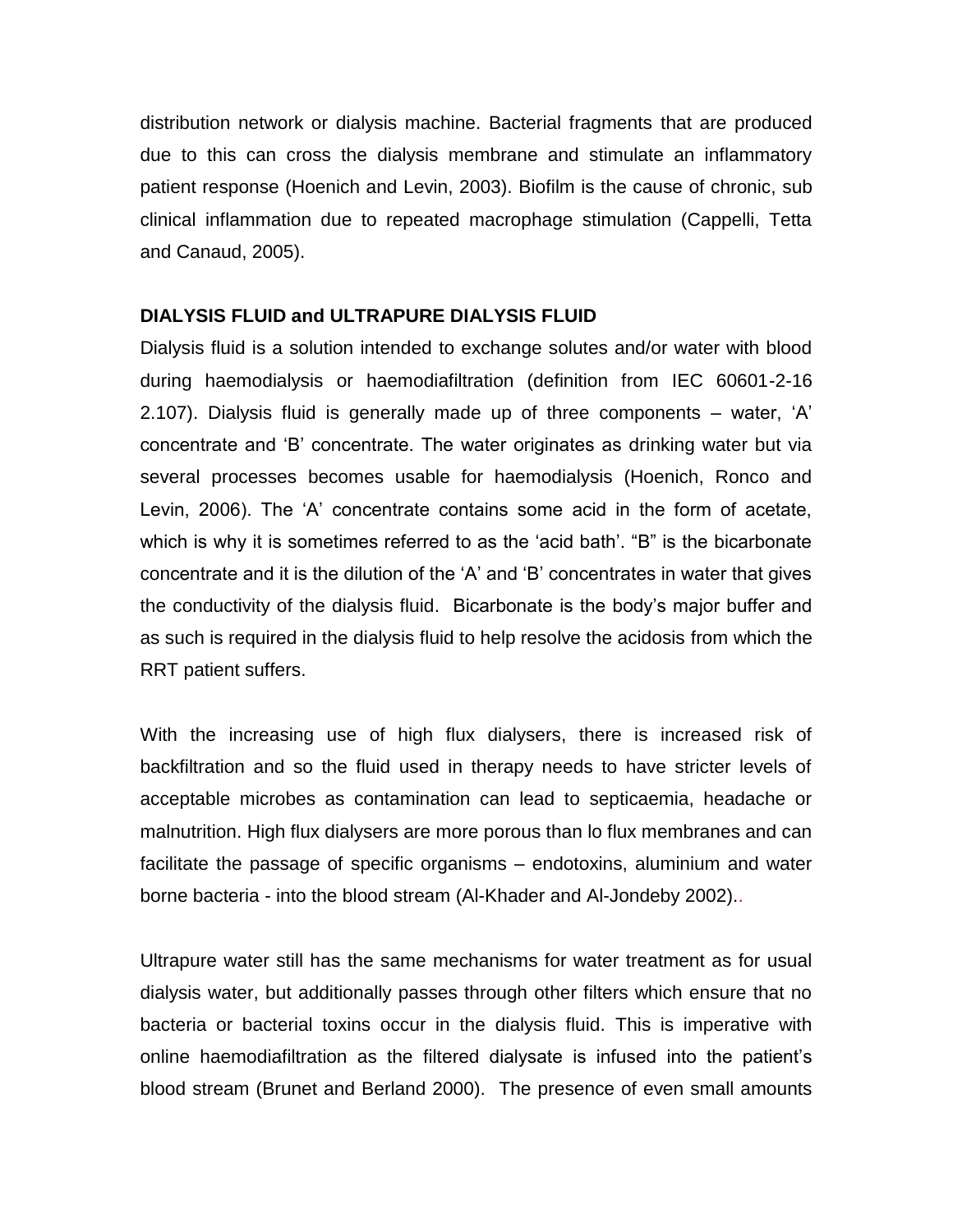of bacterial toxins can provoke inflammatory responses in the blood which can lead to pyrexia, anaemia, cerebrovascular disease (Al-Khader and Al-Jondeby 2002).

#### **Conclusion**

Nurses need to be aware of the methods and concepts of purifying the water used in haemodialysis. The desire to improve treatment outcomes has led to stringent standards for microbiologic purity of the dialysis fluid (Hoenich and Levin 2003). Ultrapure dialysis fluid is highly purified dialysis fluid that can be used in place of conventional dialysis fluid. The definition of ultrapure fluid varies, but the recommendation used in the ERA/EDTA Guidelines is <0.1 cfu/ml and <0.03 IU/ml. These standards are usually achieved by point of use filtration of the water and dialysis fluid at the dialysis machine. Most current systems pass the water and final dialysis fluid through at least two ultrafilters. Ultrapure dialysis fluid may be further purified to produce on-line substitution fluid for haemodiafiltration.

Renal nurses are involved in total patient care and as such should be aware of water quality as the patient's bloodstream is exposed to large amounts of water each treatment, which places them at risk of reactions that at their worst could lead to their death. Water quality guidelines exist which should be followed which incorporate what to test for, how to test and how often to test it. Nurses should be aware there are numerous different water purification systems available which overall incorporate similar features. Understanding how these features work is important for nurses to understand, even if testing of the dialysis water is not a routine nursing task in your unit. Nurses need to know how and why the water purification system works without the details of the system, as it can have a bearing on treatment outcomes. Moreover it is not sensible or safe practice to be a passive participant in a life saving treatment. All additional knowledge which can assist in better treatment outcomes is beneficial for the nurses and patients.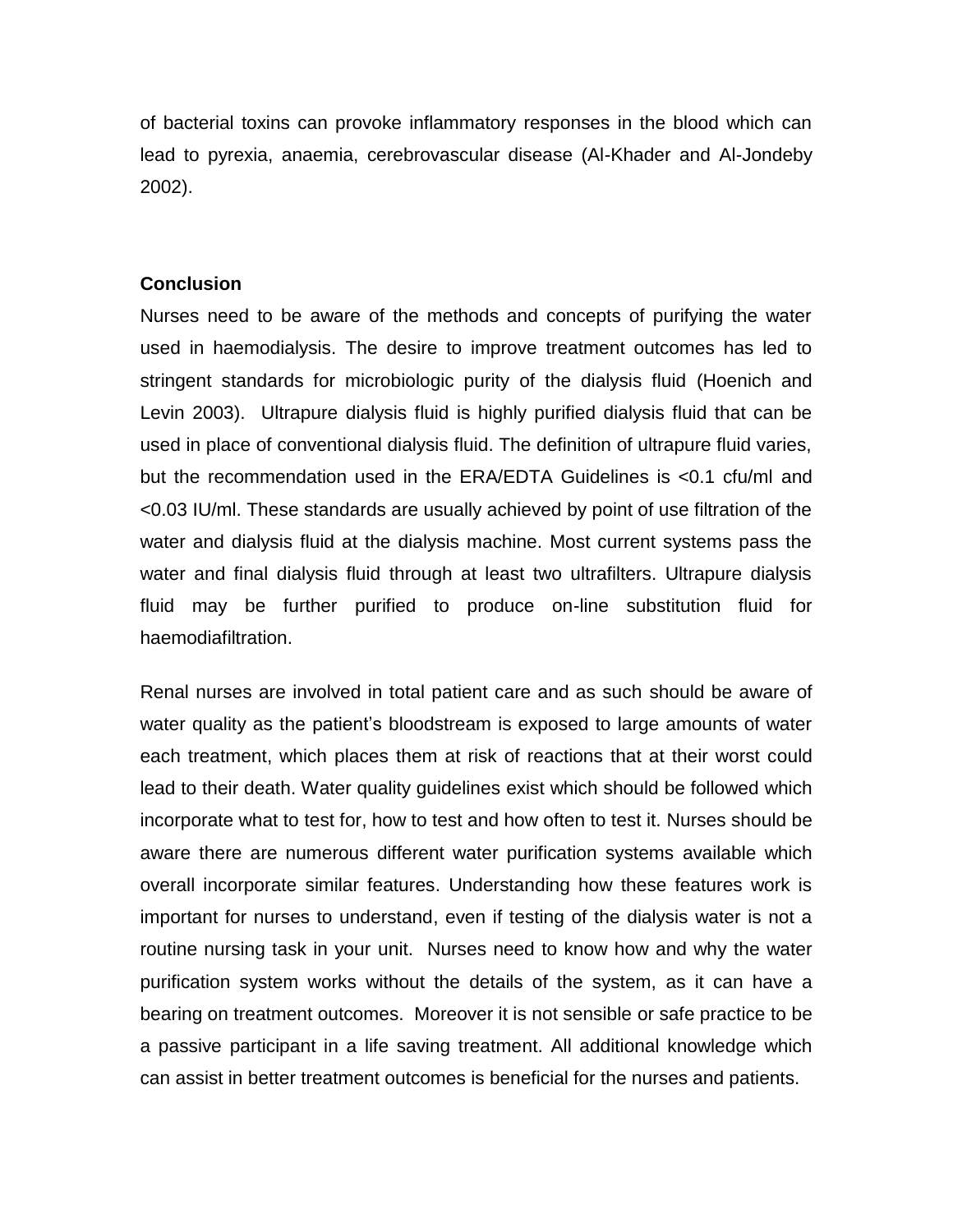#### **REFERENCES**

AAMI Standard and Recommended Practices. AAMI/RD62:2001. Water Treatment Equipment for Hemodialysis Applications. VA, U.S.A.: *Association for the Advancement of Medical Instrumentation;* 2001.

AAMI Standard and Recommended Practices. AAMI/RD52:2004. Dialysate for Haemodialysis. Arlington, VA, U.S.A.: *Association for the Advancement of Medical Instrumentation*; 2004.

Alfrey, A., LeGendre, G. & Kaehny, W. (1976) The dialysis encephalopathy syndrome, *New England Journal of Medicine,* 294: 184 – 188.

Al-Khader A, Al-Jondeby M (2002) *Handbook for dialysis nurses*, Riyadh, Arab European Foundation.

Amato, R (2001) Water treatment for hemodialysis, including the latest AAMI standards, *Nephrology Nursing Journal*, 28 (6): 619.

Anon (1996) Importance of pre treating municipal water used for dialysis, *Health Devices,* 25 (2-3): 110 – 11.

Arduino M.J., Bland L.A., Favero M.S. (1989). Adverse Patient Reactions Due to Chemical Contamination of Haemodialysis Fluids; *Dialysis & Transplantation*, vol 12 Number 18; December

Binnie C., Kimber M. & Smethurst G. (2002). *Basic water treatment* (3rd Ed.). London: Thomas Telford Ltd.

Brunet, P. & Berland, Y. (2000) Water Quality and complications of haemodialysis *Nephrology Dialysis Transplantation*, 15: 578-580.

Cappelli, G., Ricardi, M., Perrone, S., Bondi, M., Ligabue, G. & Albertazzi, A. (2006) Water treatment and monitor disinfection, *Haemodialysis International,* 10, Suppl 1: s13-8.

Cappelli, G, Tetta, C, & Canaud, B. (2005) Is biofilm a cause of silent chronic inflammation in haemodialysis patients? *Nephrology Dialysis Transplantation*, 20: 266-270.

Cross J, (1997). The Development of Water Treatment Technology for Hemodialysis. *Dialysis & Transplantation*, 26, No 9 Sept 1997

EC Council (1980). *Directive Relating to Drinking Water Quality Standards*, [http://eurlexlex.europa.eu/LexUriServ/LexUriServ.do?uri=CELEX:31998L0083:E](http://eurlexlex.europa.eu/LexUriServ/LexUriServ.do?uri=CELEX:31998L0083:EN:HTML) [N:HTML](http://eurlexlex.europa.eu/LexUriServ/LexUriServ.do?uri=CELEX:31998L0083:EN:HTML) {accessed  $7<sup>th</sup>$  December 2007}